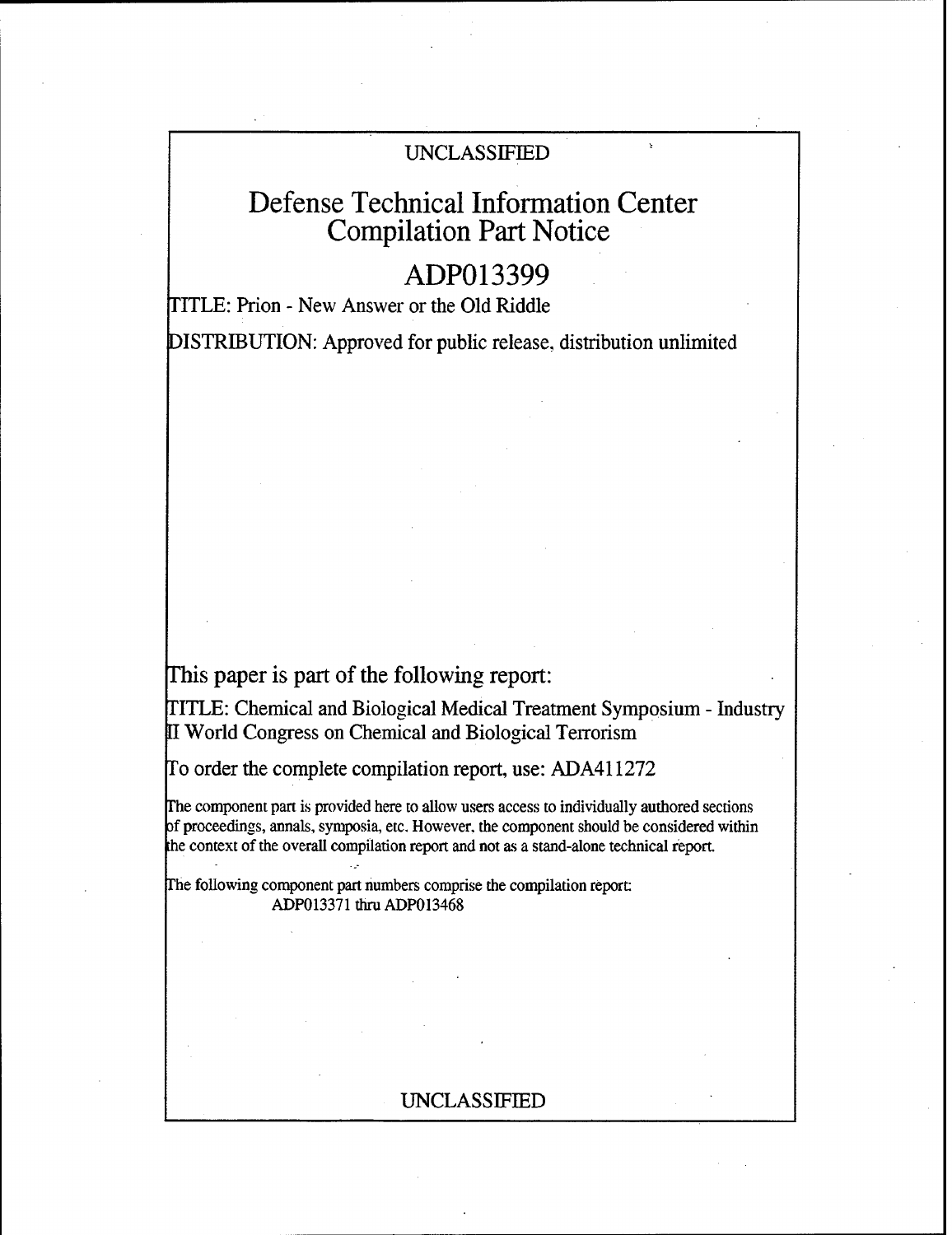### **29. PRION** - **NEW** ANSWER OR **THE** OLD RIDDLE

Josip Talapko. GS OSRH, Osijek, Ankica Čižmek, HVU, UHKoV "Fran Krsto Frankopan". Ilica 256 b. Zagreb

#### ABSTRACT

Life, like the eternal and unsolved riddle, and the Science, which tries to find the answers, are both the inspires to each other. The interrelations between live and live, and life and death, move us towards the question about the beginning (or maybe the end) of life.

Where is the place of PRION in all these philosophical thinking? It now appears that an infectious agent named a prion may stand out as a remarkable exception to the rule that every organism carries nucleic acid defining its own identity. The prion is known as capable of initiating the production of new prions, at least in certain mammalian cells.

Prion diseases are the group of neurological diseases known in humans as: curu. sCJD, fCJD, ICJD, nvCJD, GSS, FI, and in animals as: TME, CWD, FSE, BSE and SCRAPIE.

Most of these diseases became by ingestion of by products of sheep that have the disease to scrape off much of their wool. Changes brought on by the disease are confined to the central nervous system. A consistent indicator is abnormal proliferation of the astrocytes, a class of supporting cells in the brain. In neurons there is a depletion of dendritic spines, which have a role in the transmission of nerve impulses. In some of the disorders numerous vacuoles give the brain tissue a spongy appearance.

Prions contain protein and reproduce in the living cell, yet no DNA or RNA has been found in them. What is the nature of their genome?

Could these facts can be the possibility of creation of new agents for terrorists, and could the mechanisms of the most hidden secrets of the life be used to create evil?

Are prions potential BUG of the 21. century, and are we , humans, capable of making antidote for them?

#### **INTRODUCTION** WHAT ARE PRIONS?

The prion protein  $(PrP^c)$  is a glycolipid-anchored, cell surface protein of unknown function, a, posttranslationally, modified isoform of which has been implicated in the pathogenesis of spongioform encephalopathies in man and animals.

The term "prion" was coined **by** Prusiner to indicate an infectious agent with protein like properties.. The unusual properties of the pathogen were demonstrated in early experiments in which conditions that degrade nucleic acids, such as exposure to ionizing and ultraviolet radiation, did not reduce the infectivity of scrapie fractions, on the other hand, treatments that degrade protein, such as prolonged exposure to proteases, correlated with a reduction in infectivity. A protein with relative resistance to protease digestion was found to be consistently present in the brains of animals and humans with TSE. Surprisingly, this protein was found to be one that is normally encoded by a chromosomal gene of the host.

Prion diseases are a group of fatal neurodegenerative disorders that can occur in hereditary, sporadic, and infectious forms.

These illnesses occur in humans and a variety of other animals. Prions are infectious proteins. The normal cellular form of the prion protein (PrP) designated  $Pr<sup>c</sup>$ , contains three  $\alpha$ - helices and has little  $\beta$ - sheet; in contrast, the protein of the prions, denoted the scrapie form of PrP (PrP<sup>Sc</sup>), is rich in  $\beta$ - sheet structure. The accumulation of PrP<sup>Sc</sup> in the central nervous system precedes neurological dysfunction accompanied by neuronal vacuolation and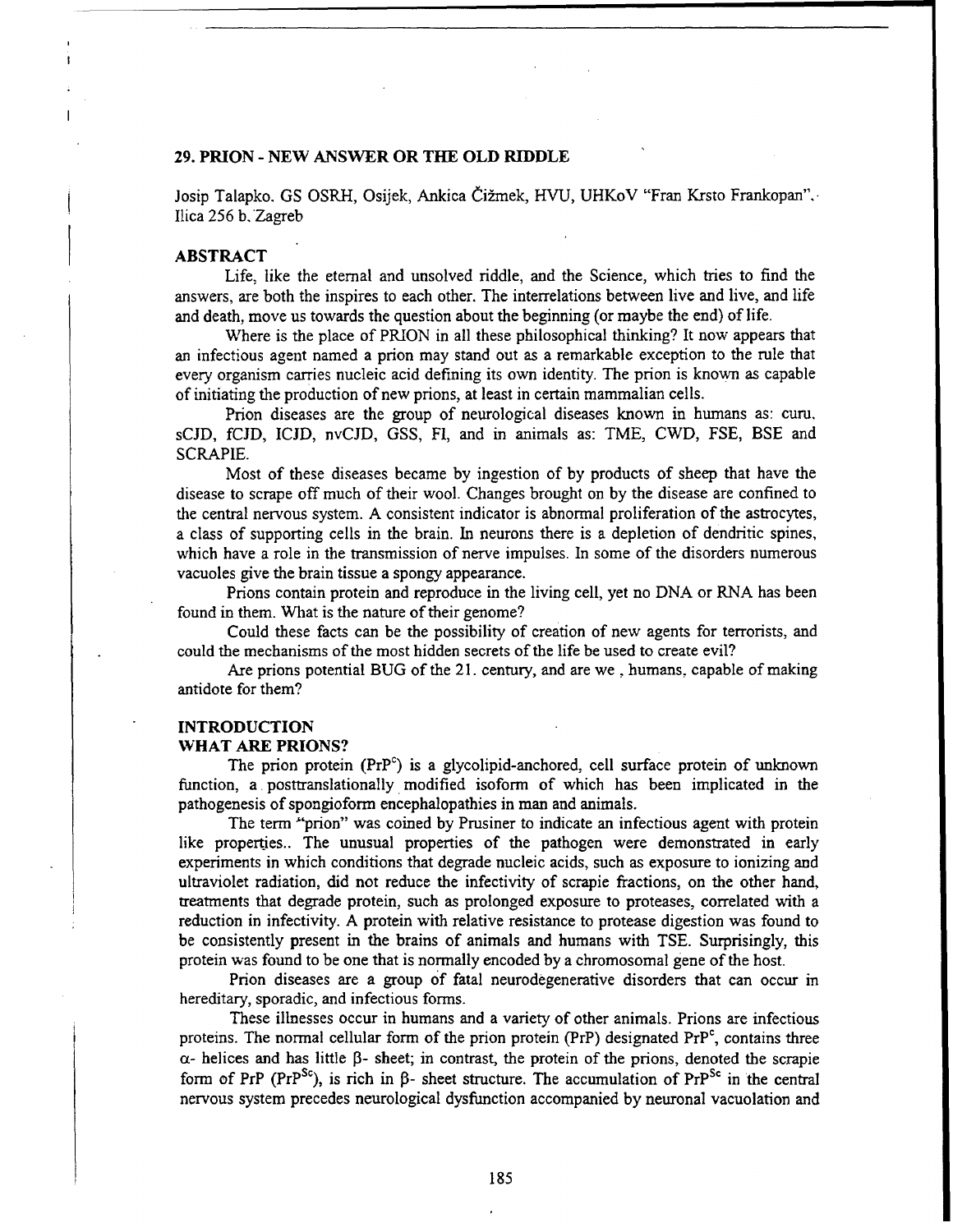astrocytic gliosis. PrP is highly conserved, host- encoded sialoglycoprotein that may play a role in normal synaptic function and circadian rhythms. This host protein  $(PP^c)$  is present in the brain and other tissues and is sensitive to proteinase K (PK) digestion.

The spongioform encephalopaties are a group of transmissible, neurodegenerative disorders including kuru, Creutzfeldt-Jacob disease, and Gerstmann-Sträussler syndrome in man, and scrapie and bovine spongioform encephalopathy in animals.

The infectious agent (prion) responsible for these diseases is composed primarily, if not exclusively, of the protein  $Pr^{Sc}$ , which is a posttranslationally altered isoform of the normal cellular protein PrP<sup>c</sup> (Prusiner, 1991.). Although the structural features that distinguish the two isoforms have not yet been identified, they differ in several biochemical properties, including resistance to protcase digestion and solubility in detergents. Recent evidence also suggests cell biological differences. PrP<sup>Sc</sup> is found primarily inside infected cells where it appears to accumulate, while PrP<sup>c</sup> is a surface protein, which is degraded with a half-life of several hours.

The physiological function of PrP<sup>c</sup> has remained elusive. It is abundantly expressed in the central nervous system and in several peripheral tissues beginning early in embryonic development, and it has been suggested that the protein plays a role in neural differentiation, lymphocyte proliferation or cell adhesion.

## How does  $PrP^c$  convert to  $PrP^{sc}$ ?

Potential mechanisms that initiate conversion of  $PrP^c$  to  $Pr^{Sc}$  include a germ line mutation of the human prion protein gene (PRNP), a somatic mutation within a particular neuron, and spontaneuos conversion of PrP<sup>c</sup> to an aberrant conformation, that is not refolded appropriately to its native structure. Regardless of the initiating event, once an "infectious unit" has been generated, PrP<sup>Sc</sup> appears to act as a conformational template by which PrP<sup>c</sup> is converted to a new molecule of  $PrP^{Sc}$  through protein-protein interaction of  $PrP^{Sc}$  and  $PrP^{c}$  $(Fig. IA and IB)$ . This concept is supported by several studies which show that mice with the normal PrP gene deleted (PrP knockout mice) do not develope prion disease after inoculation with scrapie. Further more, transgenic (Tg) mice that express a chimeric PrP gene made of human (11u) and mouse (M) segments, designated Tg(MHu2M), develop protease-resistant chimeric mouse-human Pr $P^{Sc}$  (i.e., MHu2MPr $P^{Sc}$ ) in their brains, when inoculated with brain extracts from humans with prion disease. These findings clearly ilustrate that prions do not self-replicate but instead convert nonpathogenic  $Pr^{p<sup>c</sup>}$  to pathpgenic  $Pr^{Sc}$ .

Conversion of the cellular prion protein  $(PrP<sup>c</sup>)$  to an abnormally confirmed, aggregated, protease-resistant isoform  $(PrP^{S_c})$  is a cardinal feature of a prion diseases. In humans,  $Pr<sup>o</sup>$  comprises 209 amino acids, a disulfide bridge between residues 179 and 204, a glycosylphosphatidylinositol anchor, and two sites of non-obligatory N-linked glycosylation.

Bovine spongioform encephalopathy (BSE) is a transmissible spongioform encephalopathy (TSE) or prion disease of cattle first recognized in 1986. in the United Kingdom, where it produced a common source epidemic that peaked in January 1993 and has subsided markedly since that time.

The epidemic began simultaneously at many geographic locations and was traced to contamination of meat and bone meal (MBM), a dietary supplement prepared from rendering of slaughterhouse offal. It appears that the epidemic was initiated by presence of the agent of scrapie (a long-standing TSE of sheep) that was first transmitted to cattle, beginning in the early 1980s, when most rendering plants abandoned the use of organic solvents in the preparation of MBM. The epidemic was probably accelerated by the recycling of infected bovine tissues prior to the recognition of BSE. The NMR structure of the recombinant bPr (23-230) (Fig. 3) contains a globular domain that extends approximately from residue 122 to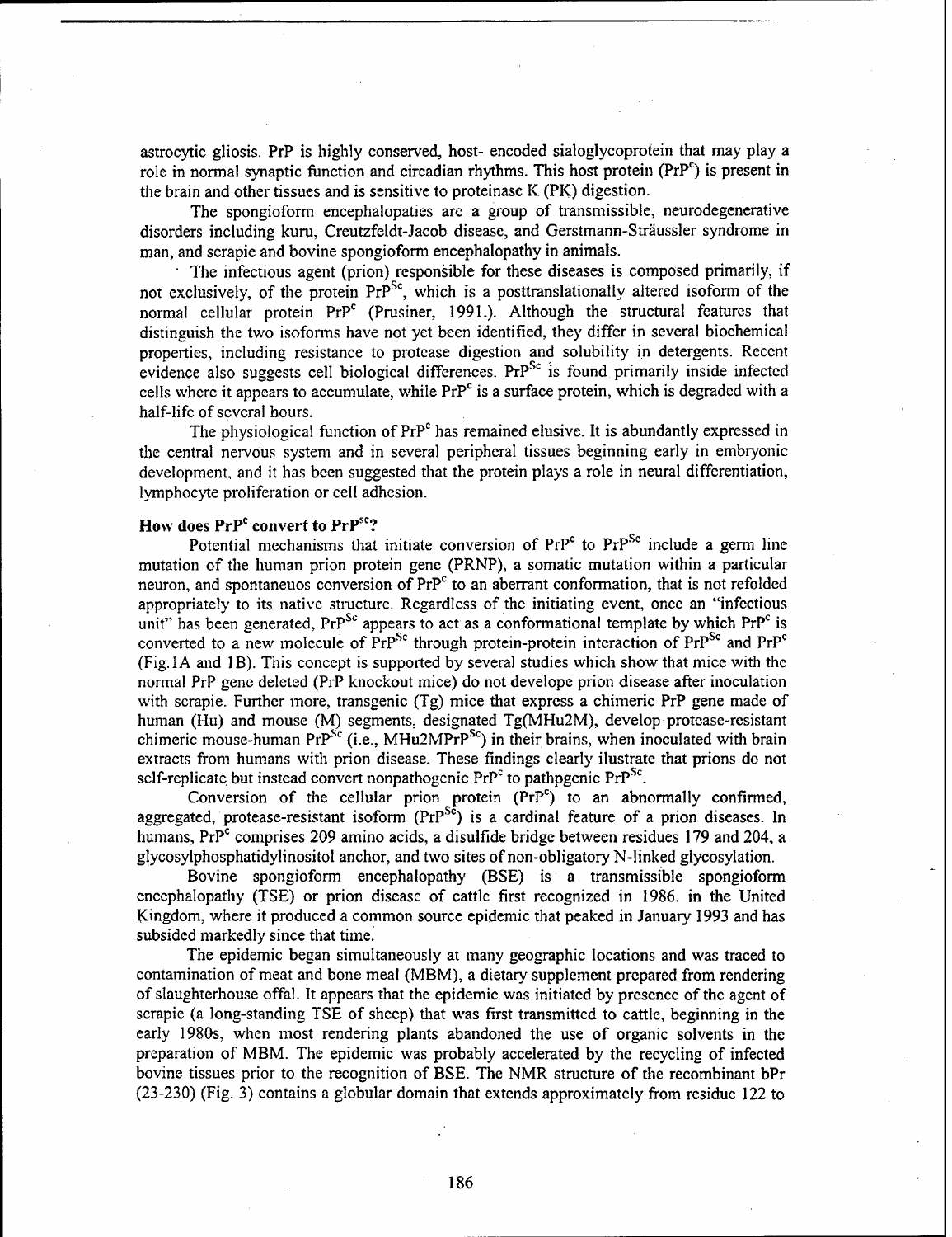residue 227, where the residues 128-131 form the  $\beta$ -strand 1,144-154 the  $\alpha$ -helix 1 (which has 3 10-type structure from sresidue 153 onward), 161-164 the  $\beta$ -strand 2, 173-194 the  $\alpha$ helix 2, and 200-226 the  $\alpha$ -helix 3. There is currently no effective therapy for human prion diseases, although several chemotherapeutic agents have been tested in animal models (Pocchiari et at., 1991.; Ingrosso et al., **1995.).** Polyanionic glycans such as pentosan sulfate (PS) and dextran sulfate (DS) have been among the most intensively studied. These agents were initially tested because they were known to be active against conventional DNA and RNA viruses, but it was found that they were also infective in vivo against infection by scrapie prions, prolonging the incubation time, and in some cases, completely preventing the developement of simptoms when administered prophylactically to mice and hamsters. Also, the addition of copper facilitated restoration of both infectivity and protease resistance of PrP in a subset of samples that did not renature by the simple dilution of GdnHCL. These data demonstarte that lose of scrapie infectivity can be a reversible process and that copper can enhance this restoration of proteinase K resistance and infectivity.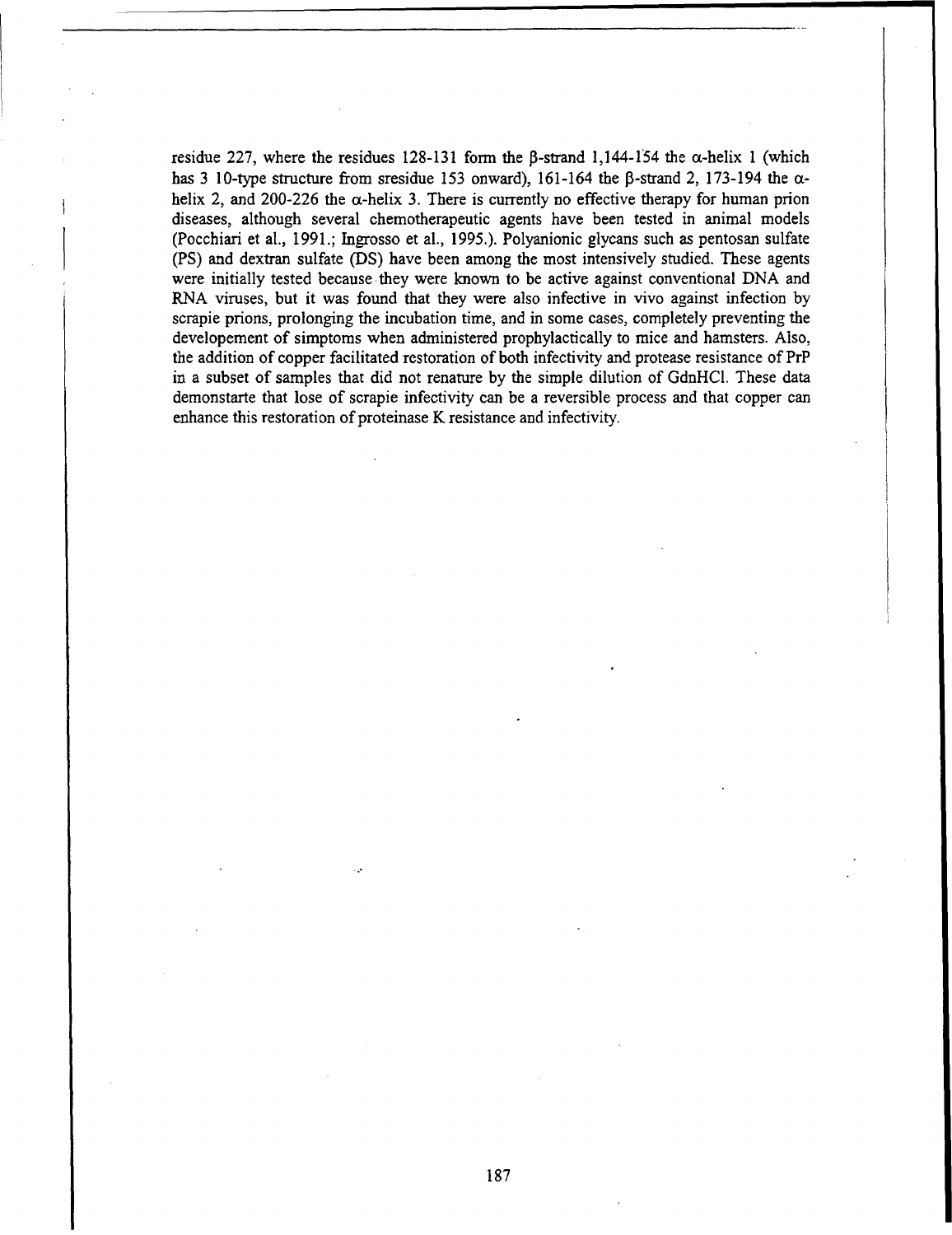

Figure 1. (A) Potential mechanisms by which conversion to PrP<sup>Sc</sup> is initiated. In humans three potential mechanisms are postulated to give rise to PrP<sup>Sc</sup>. A, Germline mutation: The genetic varieties of disease are most easily explained by a mutation of the PRNP gene that acts to destabilize PrP, which in turn leads to the generation of  $Pr^{C}$ . B, Somatic mutation: A mutation may occur withnin a single cell or group of cells in the brain to induce the diseasecausing conformation of PrP. C, PrP may naturally adopt an intermediate unstable form (designated by the star) that can be converted relatively easily to the native state or the pathogenic state. This may depend on factors within the cell that help to stabilize or destabilize PrP. (B) PrP<sup>Sc</sup> acts as a conformational template to generate new PrP<sup>Sc</sup> with a similar conformation. PrP<sup>Sc</sup> appears to acquire several pathogenic conformational subtypes, which may help explain the diverse phenotypes of prion disease. Once  $PrP^{Sc}$  is generated by any of the mechanisms described in (A) or through an as yet undetermined mechanism, it induces the conversion of nonpathogenic  $Pr^{C}$  to  $Pr^{Sc}$  by interaction of the two protein conformations. In this example,  $Pr^{Sc}$  is shown in two potential conformations.  $Pr^{Sc}$  with conformation A generates new  $PrP^{Sc}$  with conformation A, and  $PrP^{Sc}$  with conformation B generates new  $Pr<sup>Sc</sup>$  with conformation B. This property helps to explain how prion strains with characteristic phenotypic properties are transferred and maintained.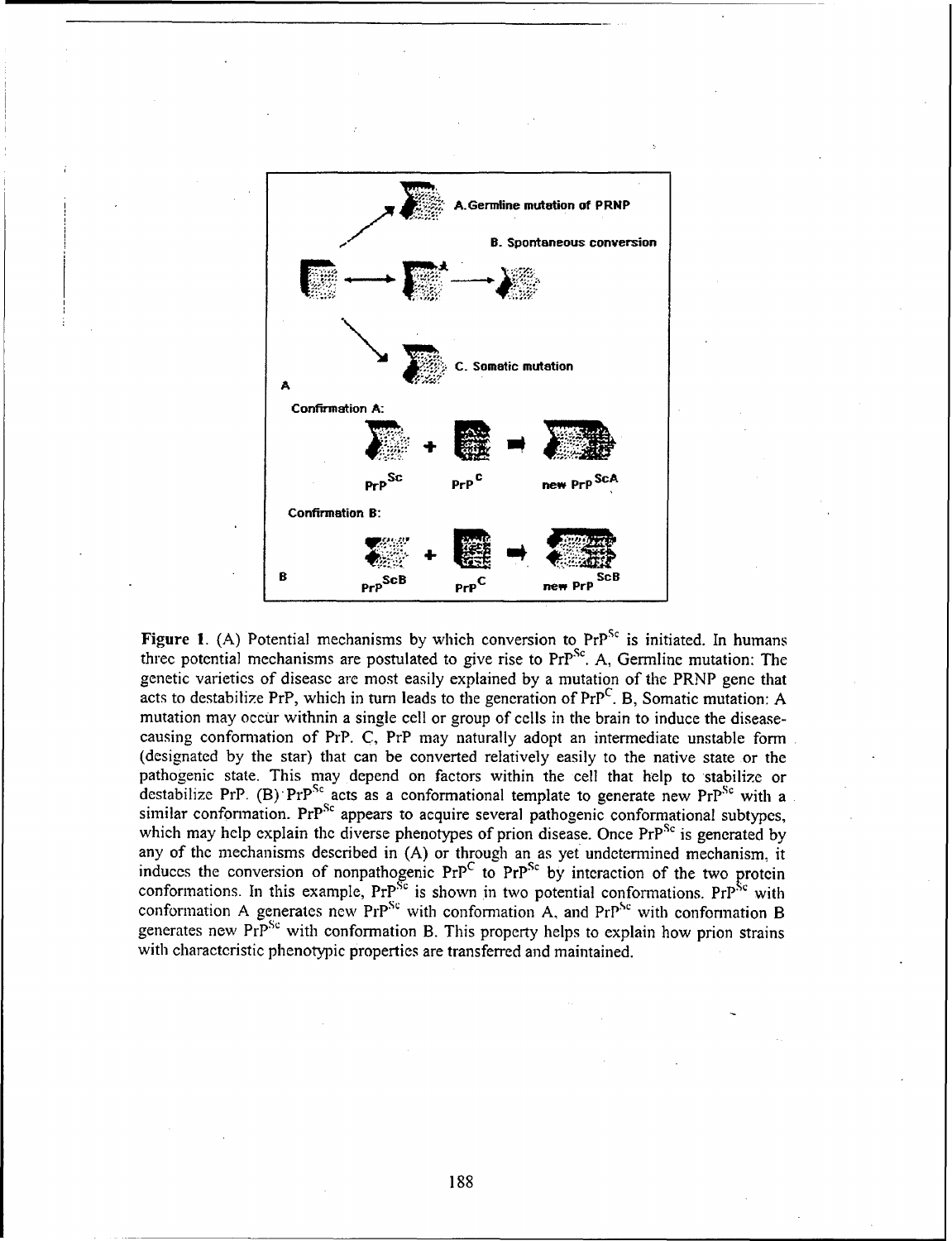



first passage (C) (A).

In these mice, the Specifically, the The vacuolation profiles with each pattern of nonamyloid PrP deposits prion inoculation correlated well neuropathology with the latter were of the with the PrPsc distribution profiles. differed markedly; coarse type (D and F), Common to all three inocula was inocula derived from whereas they were of the uniformly moderate degree of sheep scrapie resulted finely granular, vacuolation in the brainsterm in a mild degree of "siynaptic" type with tegmentum and periaqueductal gray vacuuolation in scrapie  $(B)$  that coresponded to intense virtuallyall brain immunostaining for PrPsc in the regions and no amyloid same regions (compare B,D and plaquse (A) F). A moderate degree of One neuropathological Prp - immunopositive vacuolation found in the habenula difference was the amyloid plaques vere also in mice inoculated with BSE and nv presence of PrP- found in the subcallosal CJD also correlated with intense immunopositive region (E) PrPsc immunostaining (C and E), amyloid plaques, whereas there was very modest primarily in the vacuolation in the habenula of mice subcallosal region in intervalse in the inoculated with scrapie prions, a the present study result consistent with the lower and their absence in the intensity of  $\mathbf{PrP}\mathbf{S}$  and their absence in the intensity of  $\mathbf{PrP}\mathbf{S}$  at a staining observed

## Figure 2. Pathohistolic preparations at prion deseases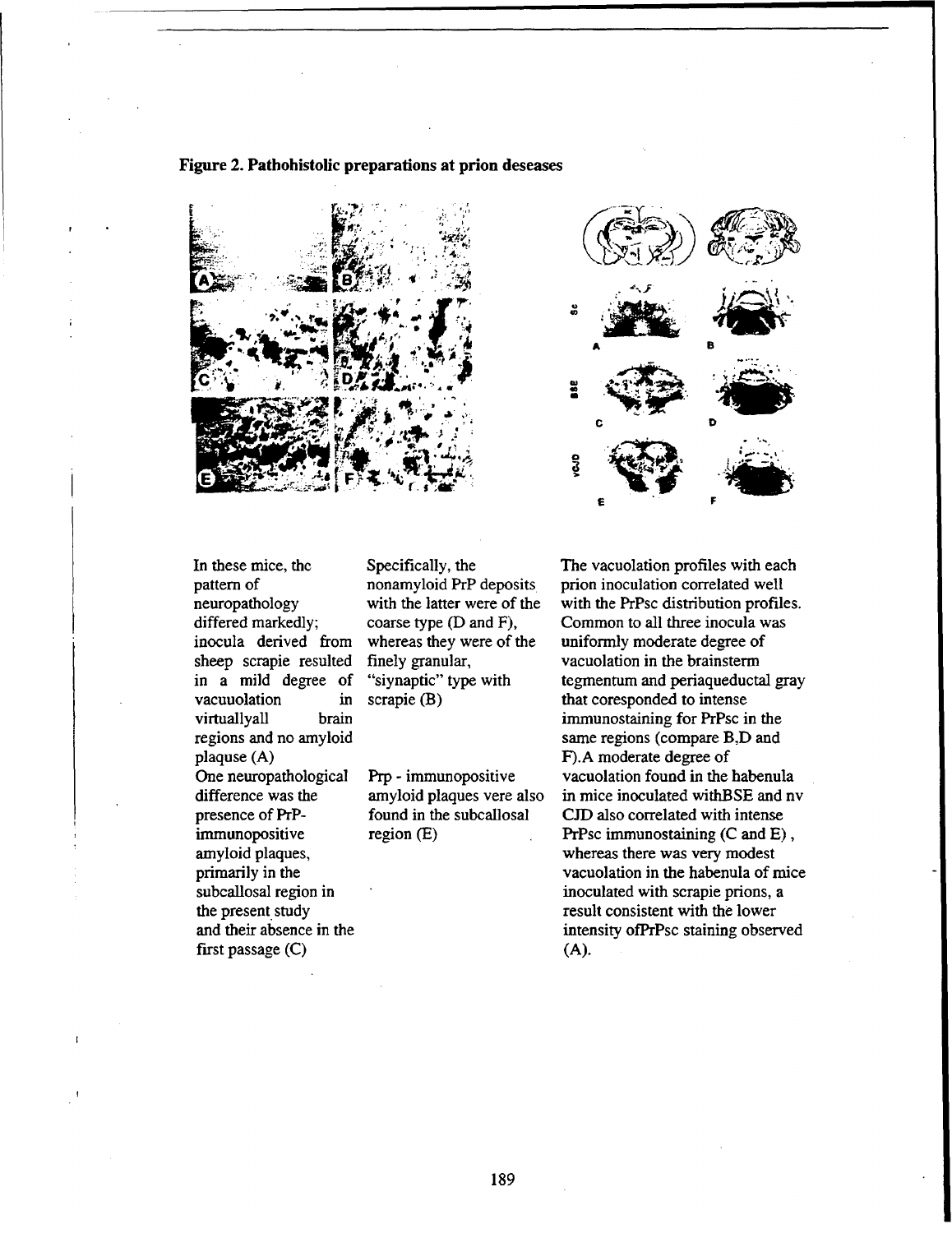

Fig. 3. (a) Cartoon of the three-dimensional structure of the intact bPrP(23-230). Helices are green, B-strands are cyan, segments with nonregular secondary structure within the Cterminal domain are yellow, and the flexibly disordered "tail" of residues 23-121 is represented by 108 yellow dots. each of which represents a residue of the tail (the numeration for hPrP is used, and the insertions and deletions are placed according to the alignment in ref.23).(b) Stereo-view of an all-hcavy atom presentation of the globular domain in bPrP(23- 230), with residues 121-230. in the same orientation as in a. The backbone is shown as a green spline function through the  $\dot{C}^{\circ}$  positions, hydrophobic side chains arc yellow, and polar and charged side chains are violet.(c and d) Surface views of the globular donmains of the bPrP and hPrP, respectively. The orientation of the molecule is slightly changed relative to a, so that the residue 186 is approximately in the center. The electrostatic surface potential is indicated in red (negative charge), white (neutral). and blue(positive charge). The figures were prepared with the program MOMOL (42).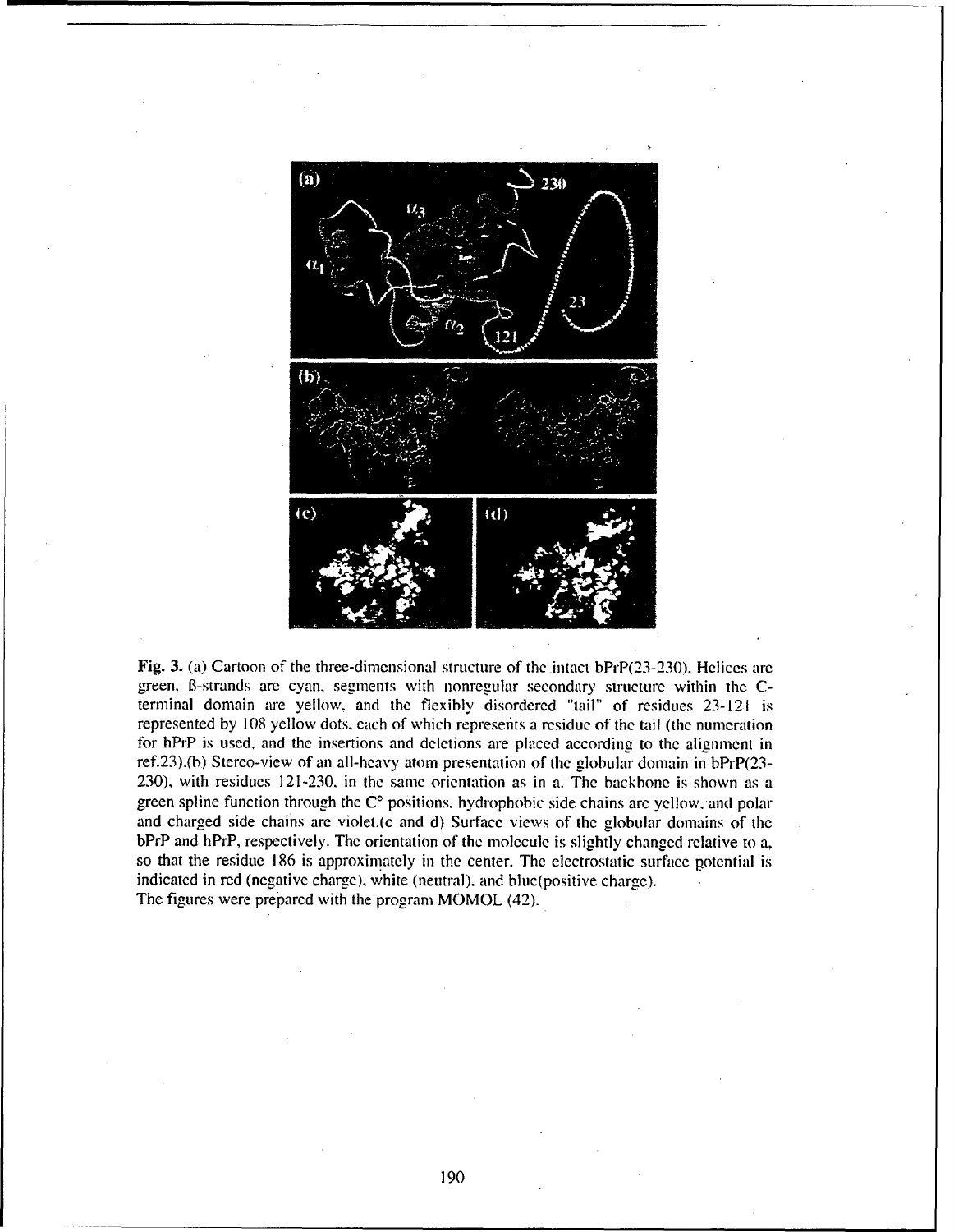$\begin{array}{c} \rule{0pt}{2.5ex} \rule{0pt}{2.5ex} \rule{0pt}{2.5ex} \rule{0pt}{2.5ex} \rule{0pt}{2.5ex} \rule{0pt}{2.5ex} \rule{0pt}{2.5ex} \rule{0pt}{2.5ex} \rule{0pt}{2.5ex} \rule{0pt}{2.5ex} \rule{0pt}{2.5ex} \rule{0pt}{2.5ex} \rule{0pt}{2.5ex} \rule{0pt}{2.5ex} \rule{0pt}{2.5ex} \rule{0pt}{2.5ex} \rule{0pt}{2.5ex} \rule{0pt}{2.5ex} \rule{0pt}{2.5ex} \rule{0$ 

 $\overline{1}$ 

ł

| Lable L. Lne Clinical Phenolypes of prion Diseases |                                             |                              |                       |                                                                                           |
|----------------------------------------------------|---------------------------------------------|------------------------------|-----------------------|-------------------------------------------------------------------------------------------|
| Disease                                            | Features<br>Primary                         | Host                         | Duration              | Mechanism of Pathogenesis                                                                 |
| Kuru                                               | Ataxia dementia                             | Human                        | 3 months to 1<br>year | Infection through ritualistic cannibalism                                                 |
| iCJD Iatrogenic Creutzfeldt-<br>Jacob disease      | Ataxia, dementia                            | Human                        |                       | Infection from prion-contaminated HGH,<br>dura mater grafts, and so forth                 |
| sCJD Sporadic Creutzfeldt-<br>Jacob disease        | a, ataxia,<br>myocolonus<br>Demantia        | Human                        | 1 y                   | Somatic mutation or spontaneuos<br>conversion of PrP <sup>c</sup> ionto PrP <sup>Sc</sup> |
| fCJD Familial Creutzfeldt-<br>Jacob disease        | Demantia, ataxia,<br>myocolonus             | Human                        | $1-5y$                | Germline mutations in PrP gene                                                            |
| GSS Gerstmmann-Sträussler-<br>Scheinker disease    | Ataxia, late dementia                       | Human                        | $2-6y$                | Germline mutations in PrP gene                                                            |
| FI Fatal familial insomnia                         | Insomnia, dysautonomia,<br>ataxia, dementia | Human                        | $\sim$ 1 y            | Germline mutations in PrP gene (D178N<br>and M129)                                        |
| vCJD Variant Creutzfeldt-Jacob<br>disease          | Behavioral changes, late<br>dementia        | Human                        | $\sim 1.5$ y          | Infection from bovine prions=?                                                            |
| Scrapie                                            | Behavioral changes                          | Sheep                        |                       | Infection in geneticaly susceptible sheep                                                 |
| <b>BSE Bovine spongioform</b><br>encephalopathy    | Behavioral changes                          | Cattle                       |                       | Infection with prion-contaminated MBM                                                     |
| TME Transmissible mink<br>encephalopathy           | Behavioral changes                          | Mink                         |                       | Infections with prions from sheep or cattle                                               |
| CWD Chronic wasting disease                        | Behavioral changes                          | Mule deer, elk               |                       | Unknown                                                                                   |
| FSE Feline spongioform<br>encephalopathy           | Behavioral changes                          | Cats                         |                       | Infection with prion-contaminated MBM                                                     |
| EUE Exotic ungulate<br>encephalopathy              | Behavioral changes                          | Greater kudu,<br>nyala, oryx |                       | Infection with prion-contaminated MBM                                                     |
| Table 1. The Prion Diseases - (Prusiner, 1998.)    |                                             |                              |                       |                                                                                           |

Table 1. The Prion Diseases - (Prusiner, 1998.)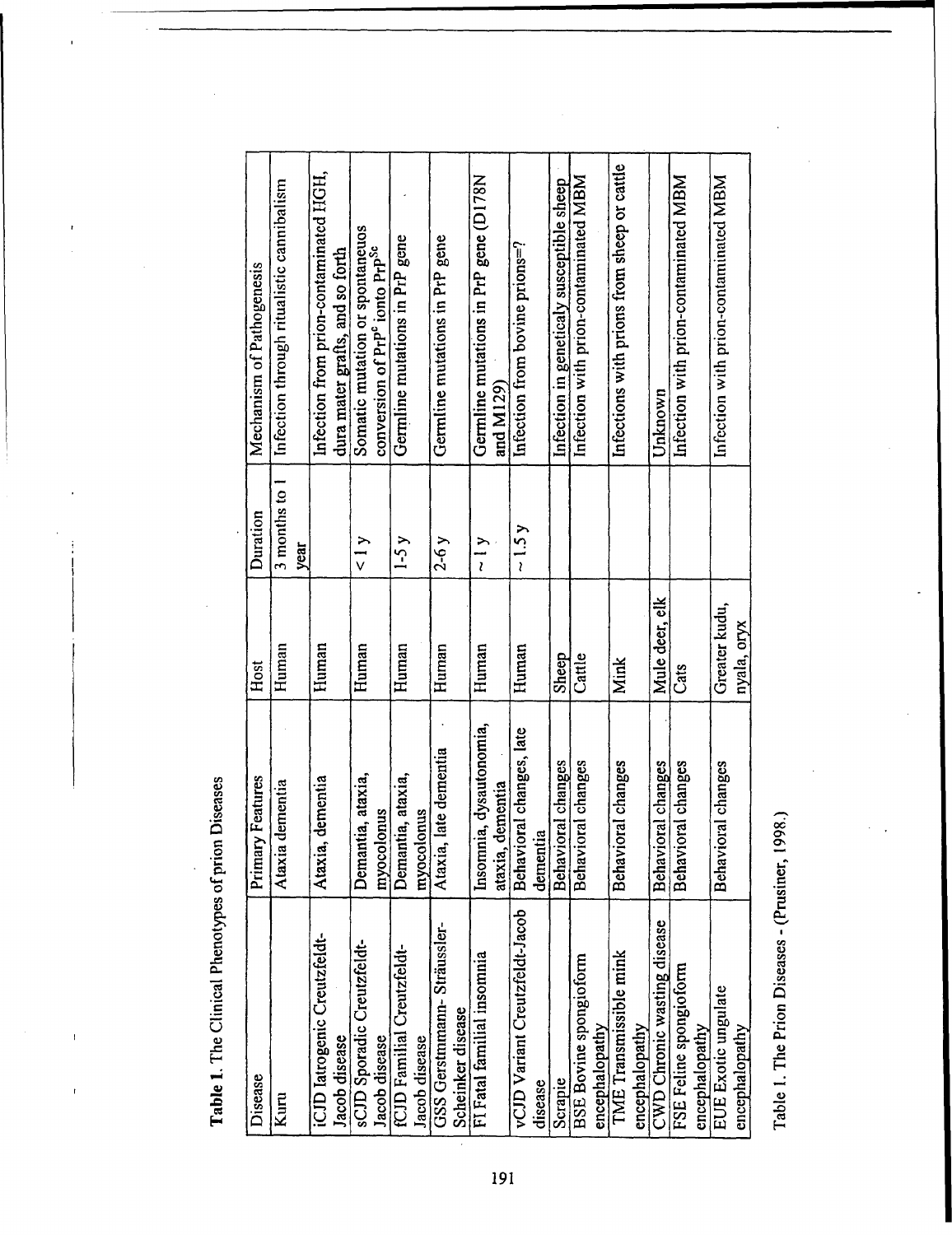| Country                       | Native cases           | <b>Imported cases</b> | <b>Total cases</b> |
|-------------------------------|------------------------|-----------------------|--------------------|
| United Kingdom                | $180,376$ <sup>b</sup> |                       | 180,376            |
| Republic of Ireland           | 487                    | 2                     | 499                |
| Portugal                      | 446                    |                       | 452                |
| Switzerland <sup>c</sup>      | 363                    |                       | 363                |
| France <sup>c</sup>           | 150                    |                       | 151                |
| Belgium                       | 18                     |                       | 18                 |
| Netherlands                   | 6                      |                       | 6                  |
| Liechtenstein                 |                        |                       |                    |
| Demnark                       |                        |                       |                    |
| Luxembourg                    |                        |                       |                    |
| Germany                       |                        |                       |                    |
| Oman                          |                        |                       |                    |
| Italy                         |                        |                       |                    |
| Spain <sup>d</sup>            |                        |                       |                    |
| Canada                        |                        |                       |                    |
| Falklands (IJK)               |                        |                       |                    |
| Amres (Portugal) <sup>e</sup> |                        |                       |                    |

Table 2. Reported cases of bovine spongiform encephalopathy in the United Kingdom and other countries (as of December 2000)

'Data from Organization of Intematioinal Epizootics(Paris) and Ministry of Agriculture. Fisheries, and Food (UK).  $b$ lncludes 1,287 cases in offshore British islands.

<sup>c</sup>Includes cases detected by active surveillance with immunotogic methods.

**dOrigin** and dates of imported cases are under investigation.

CCase imputed from Germany.

Table 3 Summary of iatrogenic cases of Creutzeldt-Jakob diseasc from all causes (July 2000)

| Mode of infection               | No. of<br>patients | Agenl entry<br>into brain | Median<br>incubation<br>period (renge)* | Clinical signs on<br>presentation |
|---------------------------------|--------------------|---------------------------|-----------------------------------------|-----------------------------------|
| Corneal transplant <sup>#</sup> | 3                  | Optic nerve               | 16, 18, 320 mo                          | Dementia/                         |
|                                 |                    |                           |                                         | cerebellar                        |
| Stereotactic EEG                | $\overline{2}$     | Intracerebral             | 16, 20 mo                               | Dementia/                         |
|                                 |                    |                           |                                         | cerebellar                        |
| Nearosurgery                    | 5                  | Inlracerebral             | $17 \text{ mo} (12-28)$                 | Visual/dementia/                  |
|                                 |                    |                           |                                         | cerebellar                        |
| Dura mater grail                | 114                | Cerebral                  | $6y(1.5-18)$                            | Cerebeller(visual                 |
|                                 |                    | surface <sup>5</sup>      |                                         | /dementia)                        |
| Growth hormone                  | 139                | Hematogenous              | $12 y (5-30)$                           | Cerebellar                        |
| Gonadotropin                    | 4                  | Hematogenous              | $13 y (12-16)$                          | Cerebellar                        |

\*Calculated from the midpoint of treatment to the onset of disease.

<sup>#</sup>One defnite, one probable, and one possible case.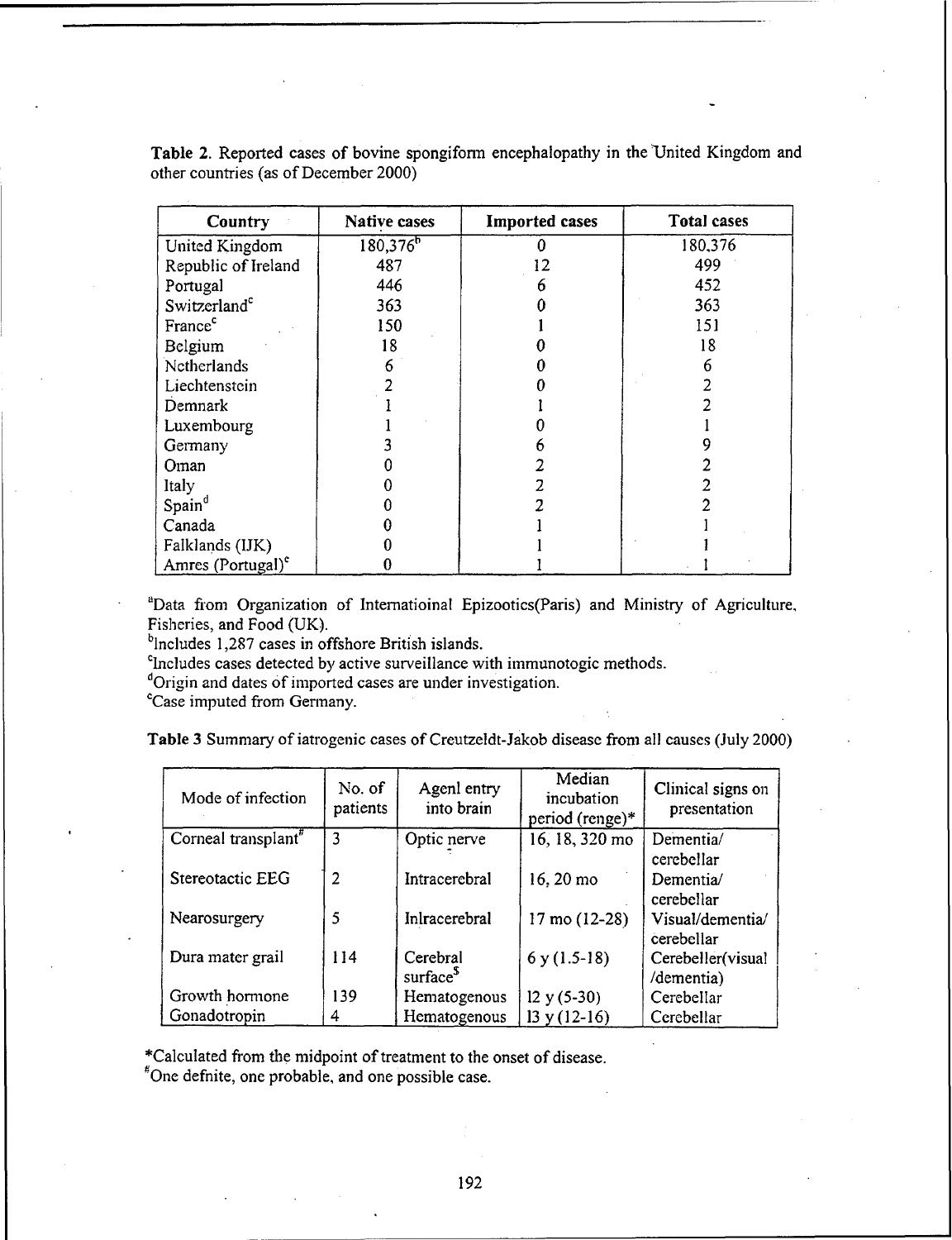<sup>5</sup>In two cases, dura was used to embolize vessels of non-CNS tissues, rather than as intracranial grafts.

#### **CONCLUSIONS**

**BSE** were not noted down as new diseases. In fact, a man started playing with nature feeding plant-eating animals with proteins of animal origin and making in such a way causes of infection as well as making ways for expansion of the infection.

Is it possible to conclude that circumstances of rising of prion diseases (genetic, biochemical, infections, epidemiological, economic, and other) can be abused in making a "super BUG". Some of conditions and criterions for BUG,s employment are:

- \* -Possibility of provocation action on as larger as possible territory, massiveness in fact;
- \* -Selectivity related on time, effects (medical, economical, safety, defensive) and population categories;
- **\*** -Usage of self-transferred agents either directly or indirectly (through vector-domestic animal or game, mischief-doer;
- **\*** -Masked of symptoms until wanted level of infection has been reached;
- -Non-existing of specific protection;
- -Hiding of the doer.

Modem science, especially biology (genetics, medicine) gives us deeper and deeper answers on life functions, relationships of kinds but also blame some new possibilities. Biotechnology of today promises rising of living quality, and imitating evolution, tries to make a human sure that is a self-sufficient sort.

However, non-perfection of global relations in society makes balance between those that have economical, political and military advantage and those that would like to have one much weaker.

This is a cruel battle on the old and new "battle-fields". Terrorism, in fact bioterrorism as his the most perfect form, may change the face of the world in the most literal sense of the word. If there is a political decision of any interested group, technical circumstances for doing this

(bioterrorism) do not make any problem.

Prion diseases (TSE, BSE) as it is known threw down on their knees the most developed countries of Europe, which in economical, medical, justical and safety sense tries to find out the right answers.

If we, nevertheless, conclude that these events are the result of lack of judgement and coincidence, these prognosis are even worst, because if these tragedies are going on, even unintentionally, what we can expect when international terrorism get involved.

Certainly, now when the principle of men genetic function are known, and when it is easy act on some diseases it is also easy act on "SUPER BAG".

That because Prion and its diseases will be going on for some time and men have to approach on it like any other armies.

MAN has to be in the middle of the close attention and it is necessary to arm by knowledge and will for humanization and prosperity of person in society.

Only then we could prevent and isolate common safety system, where separate excesses (native and social) could not become a global danger.

### KEY WORDS

Prion, TSE, mutation